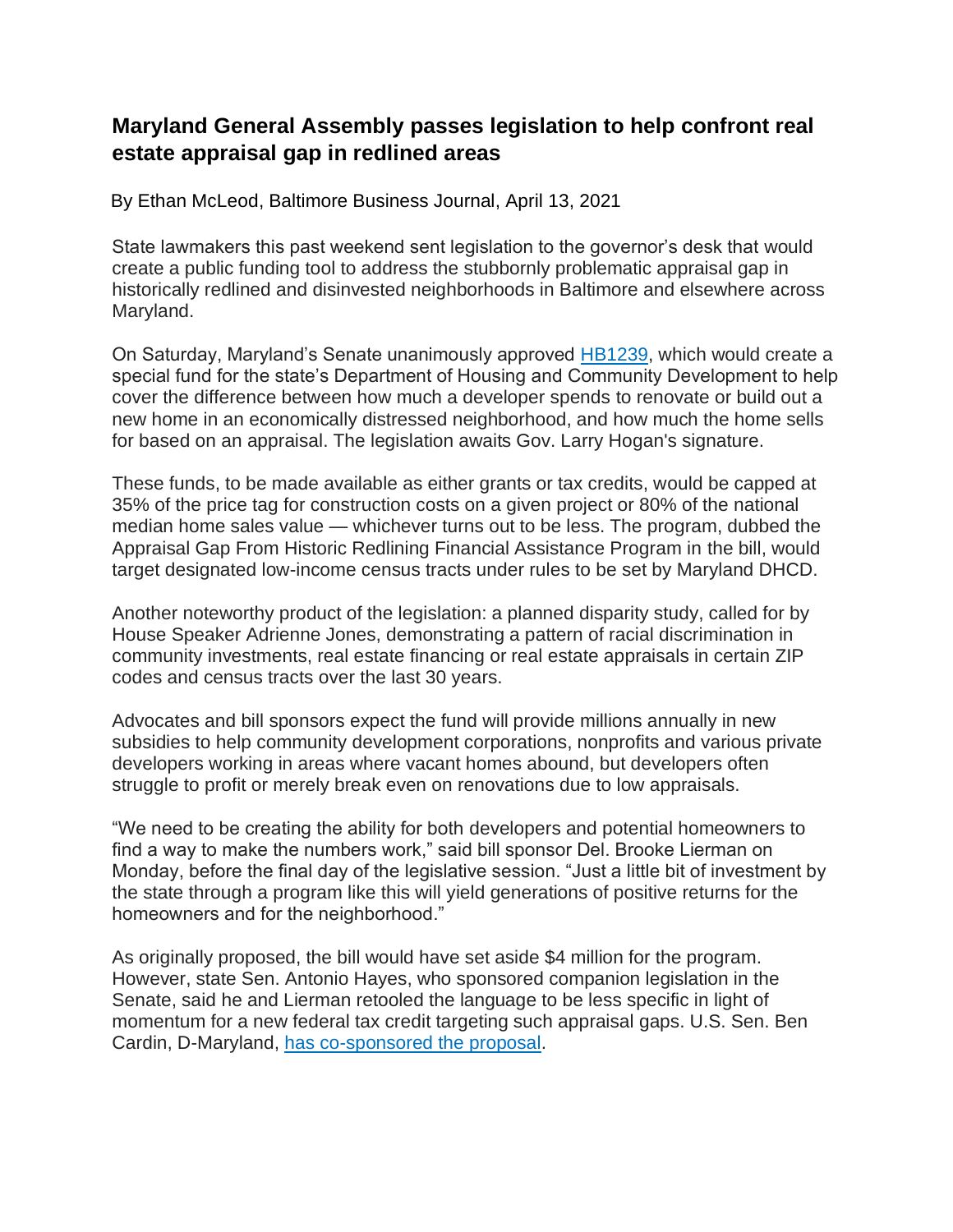Hayes expects the funding coming down the pike will likely be higher: "It looks like the feds are prepared to do way more than \$4 million."

In interviews, Lierman and Hayes pointed to the disastrous history of redlining, in which mortgage lenders and government officials collaborated in the early 20th century to devalue mostly Black city neighborhoods' real estate based on their racial and ethnic makeup.

Despite being outlawed by the Fair Housing Act of 1968, [gaps still exist](https://www.bizjournals.com/baltimore/news/2018/11/30/racial-disparity-in-lending-by-banks-still-exists.html) and the legacies of redlining continue to discourage redevelopment of many areas today.

Hayes worked with Parity Homes founder Bree Jones on the legislation's language. The lawmaker first approached her about the idea in January 2019; she recalls "haphazardly" drafting up a two-page proposal in his office on a day when she was testifying on another bill of his in Annapolis. The bill sponsors then worked with Jones, CDCs and other private developers to fine-tune its language.

Jones, whose firm is [targeting redevelopment of entire, blighted blocks of Harlem Park,](https://www.bizjournals.com/baltimore/news/2021/03/22/west-baltimore-black-women-developer-tackle-blight.html) previously described to the BBJ how the appraisal gap poses one of her most significant challenges, particularly given the high competition for foundation and public grants. She said her average gap for a renovation is roughly \$70,000.

Upon learning of the bill's passage this past weekend, "I was almost in tears," Jones said. The legislation passed the House of Delegates 109-25 on March 10 — Lierman, a Democrat, noted it drew some some support from across the aisle — but did not proceed in the Senate for roughly a month.

"It's just been really humbling," Jones said. "As much as I am really excited about the housing work I do in my one neighborhood in Baltimore, I think this bill has a much wider impact at scale."

Lierman said as much, noting the special fund could help spur homeownership redevelopment in areas like Salisbury on the Eastern Shore, Cumberland in Western Maryland and Waldorf in Southern Maryland, places that similarly have "neighborhoods that have been left behind and have amazing potential."

Both Jones and Brendan Schreiber, whose firm, Schreiber Brothers Development, has undertaken nearly 20 homeownership renovations on the west side so far, said the special fund isn't a one-off solution to confronting redlining. Schreiber noted the system for distributing these funds must be very nimble, since there's typically a 30-day gap between an appraisal and the closing date for a home sale.

"We need to make sure that it's moving in a way that it's actually useful for the market," he said.